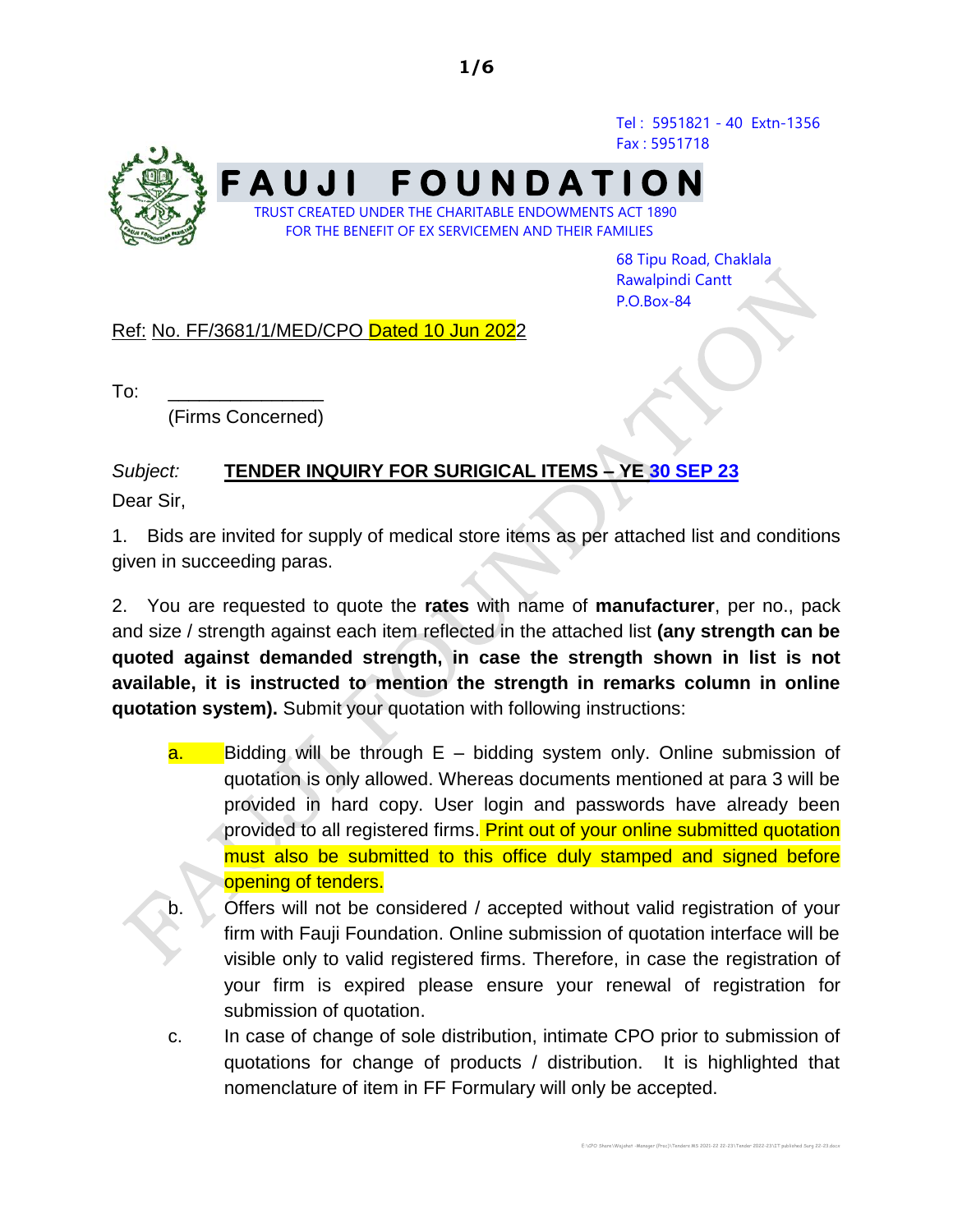- d. After submission of quoted rates, various suppliers represent their cases for upward increase of their rates due to mistakes in their quoted rates. Such requests for increase in the rates will not be entertained, being post tender offer.
- e. The quotation must be submitted online up to **1100 hours on 24 Jun 2022** and will be opened by competent authority at **1130 hours on same day**.
- 3. Following documents must be **provided in hard copy**:
	- a. Price List of Medical store items issued by Ministry of Health / Drug Regulatory Authority or other institution concerned.
	- b. Distribution Letter of Manufacturer (Distributors are also responsible to submit valid drug manufacturing licenses of the manufacturers whom they represent as distributor).
	- c. Manufacturer's latest valid ISO certificate.
	- d. Manufacturer's IMS (International ranking) in case of imported medical store items.
- 4. Following certificate / registration should be provided for **Auto disable (detachable needle) syringe**:
	- **a.** In case of Auto Disable (needle detachable) syringes certificate from AFMSL Lahore and registration with DRAP is mandatory to be provided in hard copy along with financial quotation.
	- b. Training of usage of Auto Disable syringe to Fauji Foundation staff at all the Medical Projects where required will be firms responsibility. Fail to do so may result in cancellation of Purchase Order and the same will be procured from second bidder against 1<sup>st</sup> firms risk and cost. In case of non-availability of 2<sup>nd</sup> bidder concerned Med Projs may be asked to LP on risk and cost against the defaulted firm.

5. **Rates will be quoted on free delivery including packing, marking, transportation and allied charges at under mentioned FF hospitals / CMSC / RMSCs and Fauji Fertilizer Company (FFC) FFH Hazrat Bilal Trust Hospital Goth Machi : -**

E:\CPO Share\Wajahat -Manager (Proc)\Tenders MS 2021-22 22-23\Tender 2022-23\IT published Surg 22-23.docx

- **a. CMSC and FFH Rawalpindi**
- **b. RMSC and FFH Peshawar**

**2/6**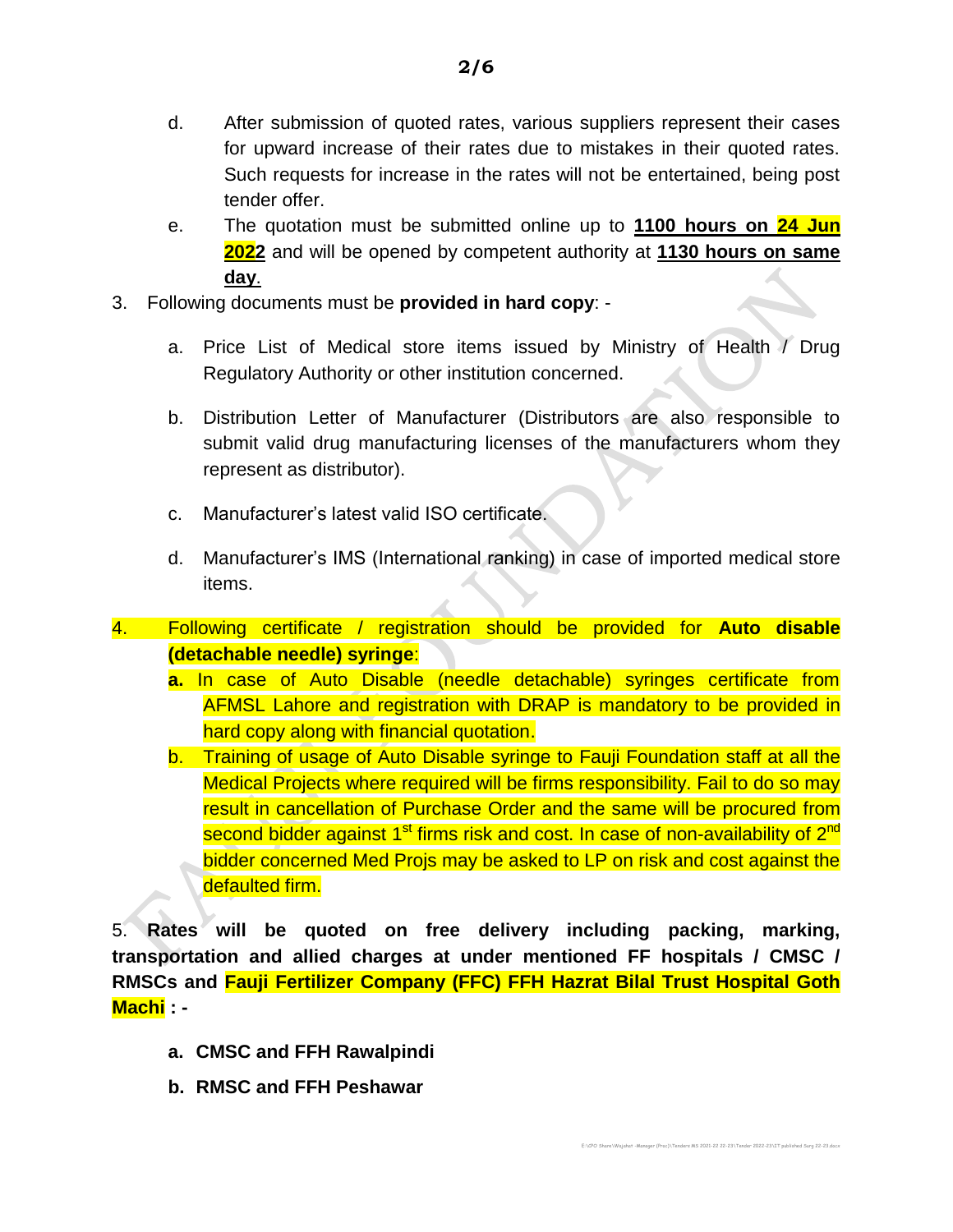- **c. RMSC and FFH Lahore**
- **d. RMSC and SOMH Karachi**
- **e. FFH Jhelum**
- **f. FFH Kallar Kahar**
- **g. FFH Faisalabad**
- **h. RMSC and FFH Multan**
- **i. FFH Hazrat Bilal Trust Hospital, Goth Machi (Near Rahim Yar Khan) (For FFC Projects)**

6**.** It may be noted that this is only an invitation to tender and entails no commitment to you. We (Central Procurement Organization of Fauji Foundation Head Office) also reserve the right to accept or reject any or all offers without assigning any reason.

7. Offer must remain valid for acceptance of rates from **01 OCT 2022 to 30 SEP 2023**. Tender once submitted cannot be withdrawn.

**8. Firms / Suppliers are to deliver the yearly required items to hospitals (FFH Rwp, FFH Peshawar, FFH Lahore, SOMH (FF) Karachi, FFH Jehlum, FFH Kallar Kahar, FFH Faisalabad) and in four / six equal installments and all other medical projects including FFH Hazrat Bilal Trust Hospital Goth Machi (For FFC Projects) in two / four equal installments. Besides, requirement of various items is reflected in the list on "As required" basis. Orders of such items will be delivered accordingly to Hospitals / Projects when these are actually required by them. At the end of financial year or when deemed appropriate, quantities not obtained by the projects against POs issued on "As required" basis will be cancelled.**

9. The final inspection/acceptance will be at the project's premises and their verdict will be final. The supplier will be responsible to arrange removal of the rejected stores at its own cost.

10. CPO reserve the right to increase / decrease the quantity ordered at any time throughout the year or cancel the order altogether without any payment to your firm by Fauji Foundation.

11. Delivery schedule is to be followed strictly. In case of any departure from the laid down delivery schedule, acceptance/rejection/risk purchase/imposition of LD will be the Project's option. After expiry of delivery schedule, 2% Liquidated Damages will be imposed for delay of first 10 days and 3% LD charges will be imposed for delay of next 05 days. After 15 days purchase will be carried out on your risk & cost from next higher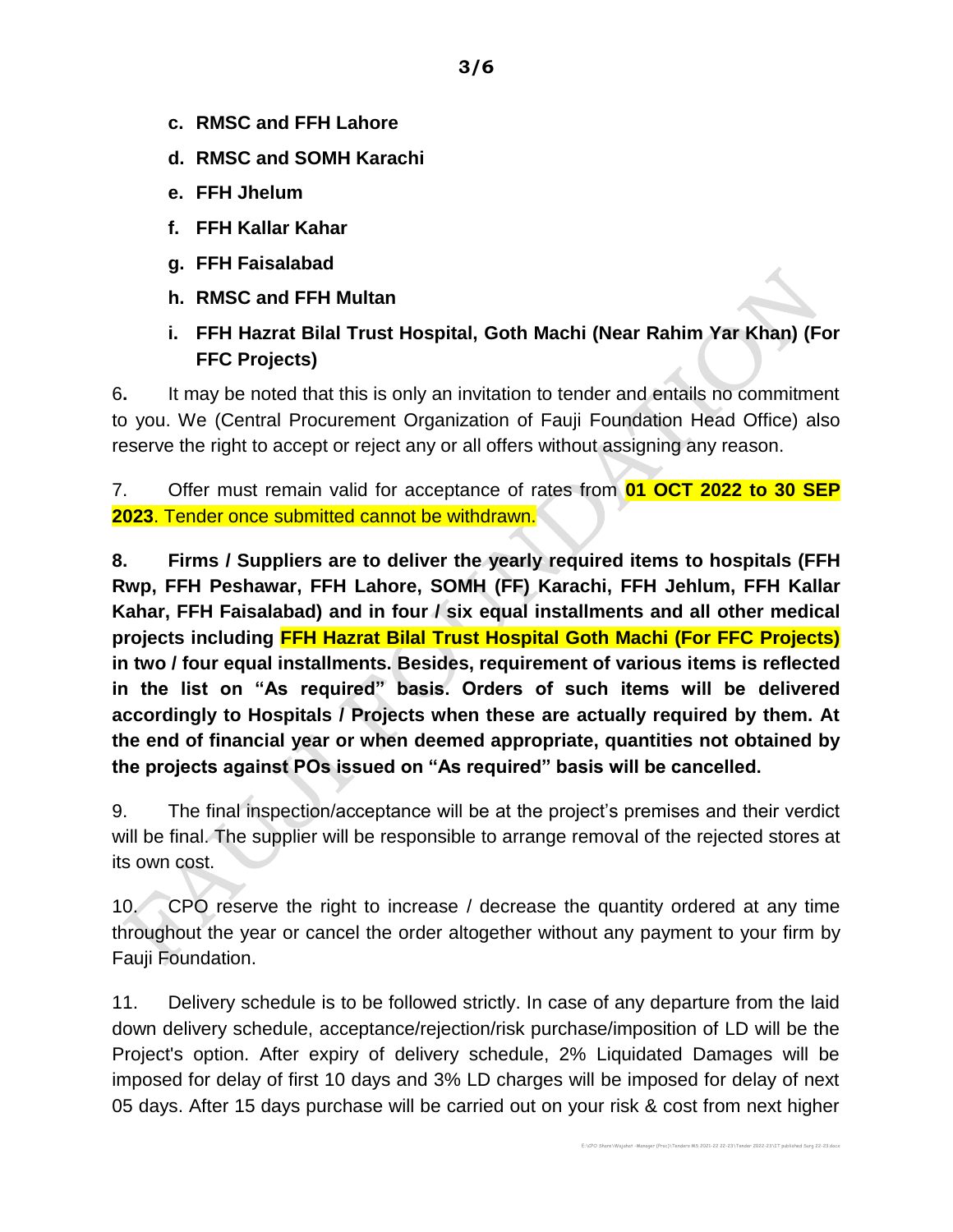bidder/local market, supplier will not object and challenge the above mentioned LD charges and rates of risk purchase made by Fauji Foundation. Extra cost spent, will be received from firm.

**12. If delivery period is not followed as per schedule, punitive action will be taken against the defaulting firm. Therefore, quoting firms must take into consideration that they shell quote, only if they are sure to deliver the required supplies in time.**

13. Four copies of invoices of each project will be prepared separately and submitted along with the installment at the time of delivery.

**14. Firms / Suppliers while submitting bills / invoices for payment against deliveries are to provide following information in their invoices:**

- **a. Date of manufacturing**
- **b. Date of expiry**
- **c. Batch No.**
- **d. The installment number being provided as 1st, 2nd, 3 rd , 4 th, 5th and 6th including partial supplies or as on required basis (where applicable).**

**15. Firms / Suppliers have to ensure that institutional rates (IP) i.e. less than trade price (TP) are quoted as Fauji Foundation is a welfare trust working for the beneficiaries of retired personals, families of Shuhadaas and expects that maximum discount is given while quoting rates. Manufacturers / Distributors to quote best possible rates. Rates quoted by up to 3 LOWEST BIDDERS will be considered for rationalization and placement of purchase orders.**

**16. In FF formulary / list, one particular manufacturer might be reflected against various medical store items. However, the participants must study the whole tender list carefully and ensure to quote the medical store items pertaining to their product included in the formulary.**

**17. Once the rates are quoted for the period, then the firms / supplier / distributor is bound to supply the stores of respective manufacturer and change of distributor during the course of current period (i.e. 01 OCT 2022 to 30 SEP 2023) WILL NOT BE ACCEPTED.**

**18. The remaining Life of medical store items at the time of supply should be more than 75% of the total life of item. Any medical store items that expires during storage without use is to be lifted back by the respective firms/ supplier**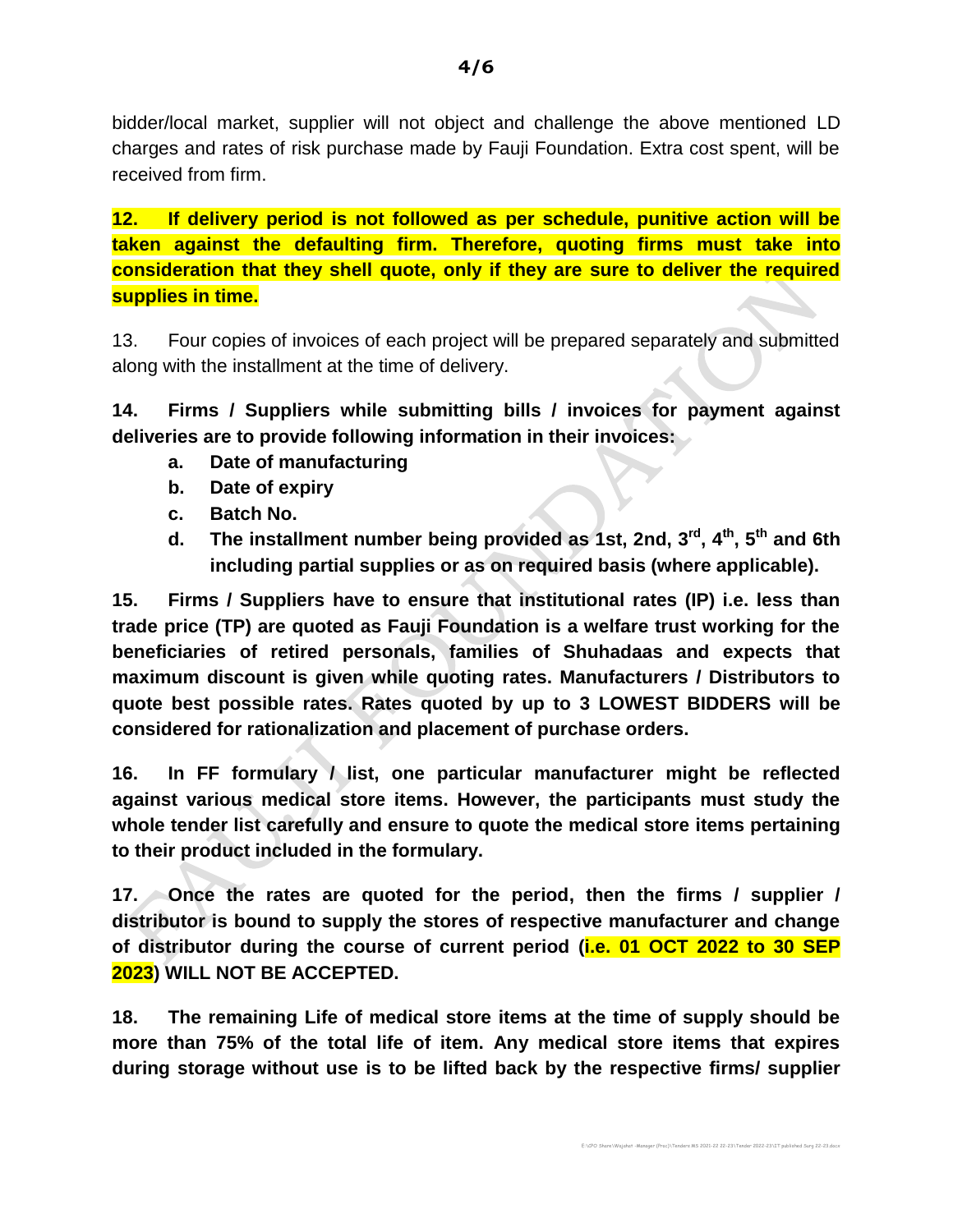**and replaced with the same quantity having maximum remaining life. Otherwise, recovery would be done through running / pending bills.**

**19. Give detailed reasons for "not quoting" the rates of items/products of your firm which have already been approved and included in FF Formulary. Detailed reasons must be mentioned against each NOT QUOTED item on your separate Letter Head Pad of manufacturer in hard copy for deletion from FF Formulary.**

**20. It has been decided that medical store items supplied by the firms / suppliers will be tested at random for checking the potency of the items supplied at NIH Islamabad / Armed Forces Medical Store Lab, Lahore and testing fee (at actual) will be borne by the firms / supplier as and when required. In case of any violation of tender condition, contracted obligations, any fault of firm regarding provision of fake item, quality and non-supply of medical store items etc., following punitive measures will be taken against the firm / supplier: -**

- **a. Removal / cancellation of firm's registration.**
- **b. Black listing of the firm.**
- **c. Confiscation of security money held with this organization.**
- **d. Stoppage of all type of payments to the firm.**
- **e. Ministry of Health Pakistan will be contacted to declare the firm black listed apart from all military installations.**

21. **Any breach of trust, if found, the purchase order will be cancelled. Exorbitant rates, if found, at any stage of purchase order "even if payment is made" the purchase order will be cancelled and firm will return / reimburse the over drawn amount.**

## 22. **Withholding tax & Sales tax on goods and services:**

a. **Pursuant to amendment in first schedule of income tax ordinance 2001 wef 01 July 2015, the firms are required to submit copy of acknowledgement slip of tax return filed for the latest tax year, to ascertain whether your firm is "filer or non filer" of tax return. In case, a firm wins the contract, at the time of claiming the payments against deliveries, a copy of above slip is to be attached with the bills/invoices to determine that the firm is a tax return "filer". If this copy is not attached, the firms are to be considered as "non filer" and tax will be deducted accordingly by the paying authorities.**